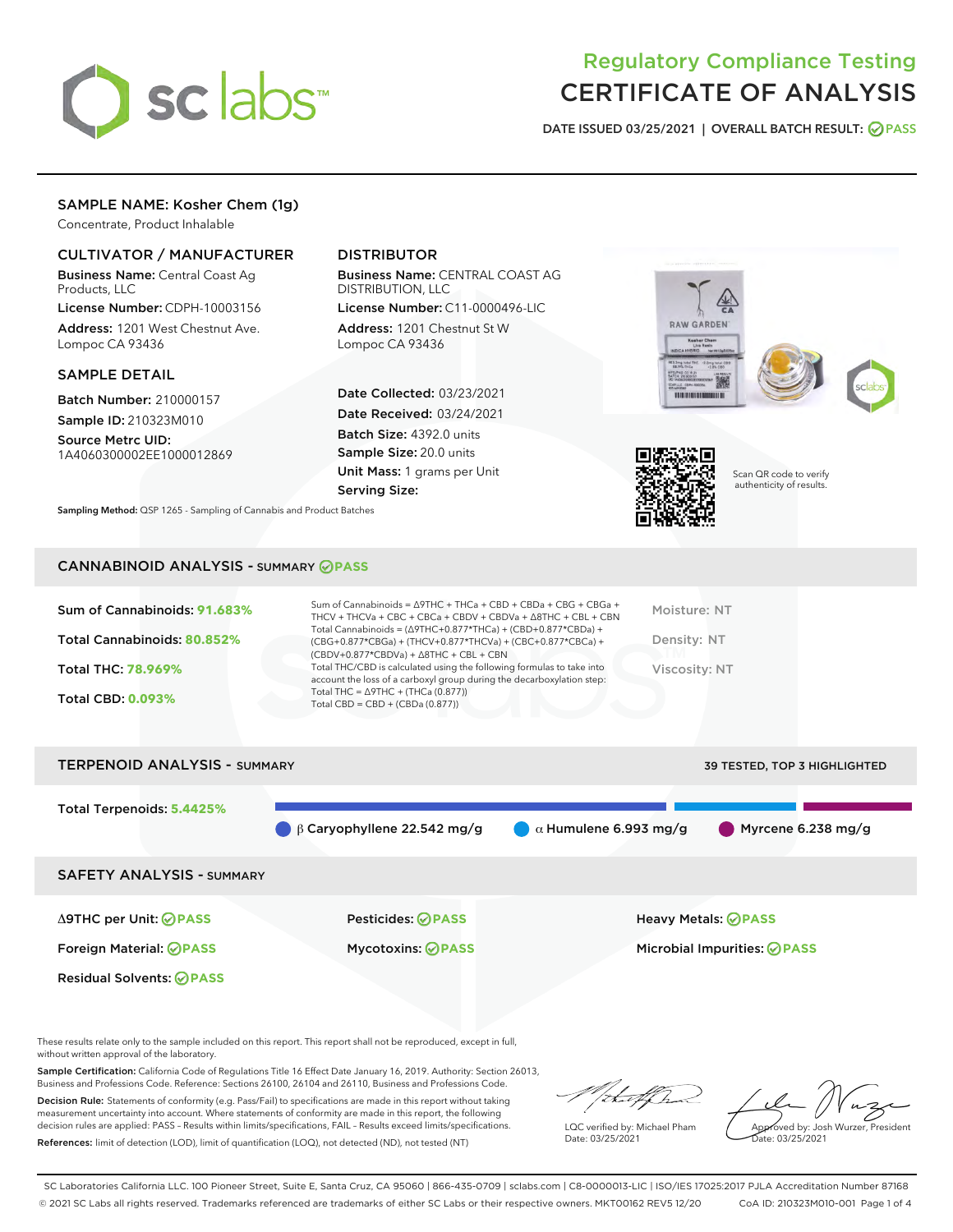



KOSHER CHEM (1G) | DATE ISSUED 03/25/2021 | OVERALL BATCH RESULT: @ PASS

#### CANNABINOID TEST RESULTS - 03/25/2021 @ PASS

Tested by high-performance liquid chromatography with diode-array detection (HPLC-DAD). **Method:** QSP 1157 - Analysis of Cannabinoids by HPLC-DAD

TOTAL CANNABINOIDS: **80.852%** Total Cannabinoids (Total THC) + (Total CBD) +

(Total CBG) + (Total THCV) + (Total CBC) + (Total CBDV) + ∆8THC + CBL + CBN

TOTAL THC: **78.969%** Total THC (∆9THC+0.877\*THCa)

TOTAL CBD: **0.093%**

Total CBD (CBD+0.877\*CBDa)

TOTAL CBG: 1.18% Total CBG (CBG+0.877\*CBGa)

TOTAL THCV: 0.28% Total THCV (THCV+0.877\*THCVa)

TOTAL CBC: 0.33% Total CBC (CBC+0.877\*CBCa)

TOTAL CBDV: ND Total CBDV (CBDV+0.877\*CBDVa)

| <b>COMPOUND</b>  | LOD/LOQ<br>(mg/g)          | <b>MEASUREMENT</b><br><b>UNCERTAINTY</b><br>(mg/g) | <b>RESULT</b><br>(mg/g) | <b>RESULT</b><br>(%) |
|------------------|----------------------------|----------------------------------------------------|-------------------------|----------------------|
| <b>THCa</b>      | 0.05/0.14                  | ±22.225                                            | 864.80                  | 86.480               |
| <b>A9THC</b>     | 0.06 / 0.26                | ±1.075                                             | 31.26                   | 3.126                |
| <b>CBGa</b>      | 0.1/0.2                    | ±0.41                                              | 7.8                     | 0.78                 |
| <b>CBG</b>       | 0.06/0.19                  | ±0.195                                             | 4.96                    | 0.496                |
| <b>CBCa</b>      | 0.07/0.28                  | ±0.184                                             | 3.76                    | 0.376                |
| <b>THCVa</b>     | 0.07/0.20                  | ±0.152                                             | 3.19                    | 0.319                |
| <b>CBDa</b>      | 0.02/0.19                  | ±0.031                                             | 1.06                    | 0.106                |
| $\triangle$ 8THC | 0.1/0.4                    | N/A                                                | <b>ND</b>               | <b>ND</b>            |
| <b>THCV</b>      | 0.1/0.2                    | N/A                                                | <b>ND</b>               | <b>ND</b>            |
| <b>CBD</b>       | 0.07/0.29                  | N/A                                                | <b>ND</b>               | <b>ND</b>            |
| <b>CBDV</b>      | 0.04 / 0.15                | N/A                                                | <b>ND</b>               | <b>ND</b>            |
| <b>CBDVa</b>     | 0.03/0.53                  | N/A                                                | <b>ND</b>               | <b>ND</b>            |
| <b>CBL</b>       | 0.06 / 0.24                | N/A                                                | <b>ND</b>               | <b>ND</b>            |
| <b>CBN</b>       | 0.1/0.3                    | N/A                                                | <b>ND</b>               | <b>ND</b>            |
| <b>CBC</b>       | 0.2 / 0.5                  | N/A                                                | <b>ND</b>               | <b>ND</b>            |
|                  | <b>SUM OF CANNABINOIDS</b> |                                                    | $916.83$ mg/g           | 91.683%              |

#### **UNIT MASS: 1 grams per Unit**

| ∆9THC per Unit                        | 1120 per-package limit                                                                    | 31.26 mg/unit<br><b>PASS</b> |  |  |  |  |
|---------------------------------------|-------------------------------------------------------------------------------------------|------------------------------|--|--|--|--|
| <b>Total THC per Unit</b>             |                                                                                           | 789.69 mg/unit               |  |  |  |  |
| <b>CBD per Unit</b>                   |                                                                                           | <b>ND</b>                    |  |  |  |  |
| <b>Total CBD per Unit</b>             |                                                                                           | $0.93$ mg/unit               |  |  |  |  |
| Sum of Cannabinoids<br>per Unit       |                                                                                           | 916.83 mg/unit               |  |  |  |  |
| <b>Total Cannabinoids</b><br>per Unit |                                                                                           | 808.52 mg/unit               |  |  |  |  |
|                                       | <b>MOISTURE TEST RESULT</b><br><b>DENSITY TEST RESULT</b><br><b>VISCOSITY TEST RESULT</b> |                              |  |  |  |  |

Not Tested

Not Tested

Not Tested

#### TERPENOID TEST RESULTS - 03/25/2021

Terpene analysis utilizing gas chromatography-flame ionization detection (GC-FID). **Method:** QSP 1192 - Analysis of Terpenoids by GC-FID

| <b>COMPOUND</b>         | LOD/LOQ<br>(mg/g) | <b>MEASUREMENT</b><br><b>UNCERTAINTY</b><br>(mg/g) | <b>RESULT</b><br>(mg/g)                         | <b>RESULT</b><br>(%) |
|-------------------------|-------------------|----------------------------------------------------|-------------------------------------------------|----------------------|
| $\beta$ Caryophyllene   | 0.004 / 0.012     | ±0.8025                                            | 22.542                                          | 2.2542               |
| $\alpha$ Humulene       | 0.009/0.029       | ±0.2245                                            | 6.993                                           | 0.6993               |
| <b>Myrcene</b>          | 0.008 / 0.025     | ±0.0805                                            | 6.238                                           | 0.6238               |
| Limonene                | 0.005 / 0.016     | ±0.0862                                            | 6.026                                           | 0.6026               |
| Linalool                | 0.009 / 0.032     | ±0.1411                                            | 3.712                                           | 0.3712               |
| $\alpha$ Bisabolol      | 0.008 / 0.026     | ±0.1248                                            | 2.337                                           | 0.2337               |
| trans-ß-Farnesene       | 0.008 / 0.025     | ±0.0520                                            | 1.466                                           | 0.1466               |
| Fenchol                 | 0.010 / 0.034     | ±0.0392                                            | 1.012                                           | 0.1012               |
| Terpineol               | 0.016 / 0.055     | ±0.0588                                            | 0.957                                           | 0.0957               |
| $\beta$ Pinene          | 0.004 / 0.014     | ±0.0092                                            | 0.801                                           | 0.0801               |
| Caryophyllene<br>Oxide  | 0.010 / 0.033     | ±0.0254                                            | 0.553                                           | 0.0553               |
| $\alpha$ Pinene         | 0.005 / 0.017     | ±0.0046                                            | 0.535                                           | 0.0535               |
| Terpinolene             | 0.008 / 0.026     | ±0.0077                                            | 0.378                                           | 0.0378               |
| <b>Borneol</b>          | 0.005 / 0.016     | ±0.0118                                            | 0.282                                           | 0.0282               |
| Ocimene                 | 0.011 / 0.038     | ±0.0086                                            | 0.268                                           | 0.0268               |
| Camphene                | 0.005 / 0.015     | ±0.0009                                            | 0.082                                           | 0.0082               |
| Fenchone                | 0.009 / 0.028     | ±0.0022                                            | 0.074                                           | 0.0074               |
| Geraniol                | 0.002 / 0.007     | ±0.0021                                            | 0.048                                           | 0.0048               |
| Citronellol             | 0.003 / 0.010     | ±0.0020                                            | 0.041                                           | 0.0041               |
| Guaiol                  | 0.009 / 0.030     | ±0.0017                                            | 0.037                                           | 0.0037               |
| Sabinene Hydrate        | 0.006 / 0.022     | ±0.0010                                            | 0.027                                           | 0.0027               |
| Nerol                   | 0.003 / 0.011     | ±0.0007                                            | 0.016                                           | 0.0016               |
| $\alpha$ Phellandrene   | 0.006 / 0.020     | N/A                                                | <loq< th=""><th><loq< th=""></loq<></th></loq<> | <loq< th=""></loq<>  |
| 3 Carene                | 0.005 / 0.018     | N/A                                                | <loq< th=""><th><loq< th=""></loq<></th></loq<> | <loq< th=""></loq<>  |
| $\alpha$ Terpinene      | 0.005 / 0.017     | N/A                                                | <loq< th=""><th><loq< th=""></loq<></th></loq<> | <loq< th=""></loq<>  |
| $\gamma$ Terpinene      | 0.006 / 0.018     | N/A                                                | $<$ LOQ                                         | <loq< th=""></loq<>  |
| Menthol                 | 0.008 / 0.025     | N/A                                                | <loq< th=""><th><loq< th=""></loq<></th></loq<> | <loq< th=""></loq<>  |
| Sabinene                | 0.004 / 0.014     | N/A                                                | <b>ND</b>                                       | <b>ND</b>            |
| p-Cymene                | 0.005 / 0.016     | N/A                                                | <b>ND</b>                                       | ND                   |
| Eucalyptol              | 0.006 / 0.018     | N/A                                                | <b>ND</b>                                       | <b>ND</b>            |
| (-)-Isopulegol          | 0.005 / 0.016     | N/A                                                | ND                                              | ND                   |
| Camphor                 | 0.006 / 0.019     | N/A                                                | ND                                              | ND                   |
| Isoborneol              | 0.004 / 0.012     | N/A                                                | ND                                              | <b>ND</b>            |
| $R-(+)$ -Pulegone       | 0.003 / 0.011     | N/A                                                | ND                                              | ND                   |
| <b>Geranyl Acetate</b>  | 0.004 / 0.014     | N/A                                                | ND                                              | ND                   |
| $\alpha$ Cedrene        | 0.005 / 0.016     | N/A                                                | ND                                              | ND                   |
| Valencene               | 0.009 / 0.030     | N/A                                                | ND                                              | ND                   |
| Nerolidol               | 0.009 / 0.028     | N/A                                                | ND                                              | ND                   |
| Cedrol                  | 0.008 / 0.027     | N/A                                                | ND                                              | ND                   |
| <b>TOTAL TERPENOIDS</b> |                   |                                                    | 54.425 mg/g                                     | 5.4425%              |

SC Laboratories California LLC. 100 Pioneer Street, Suite E, Santa Cruz, CA 95060 | 866-435-0709 | sclabs.com | C8-0000013-LIC | ISO/IES 17025:2017 PJLA Accreditation Number 87168 © 2021 SC Labs all rights reserved. Trademarks referenced are trademarks of either SC Labs or their respective owners. MKT00162 REV5 12/20 CoA ID: 210323M010-001 Page 2 of 4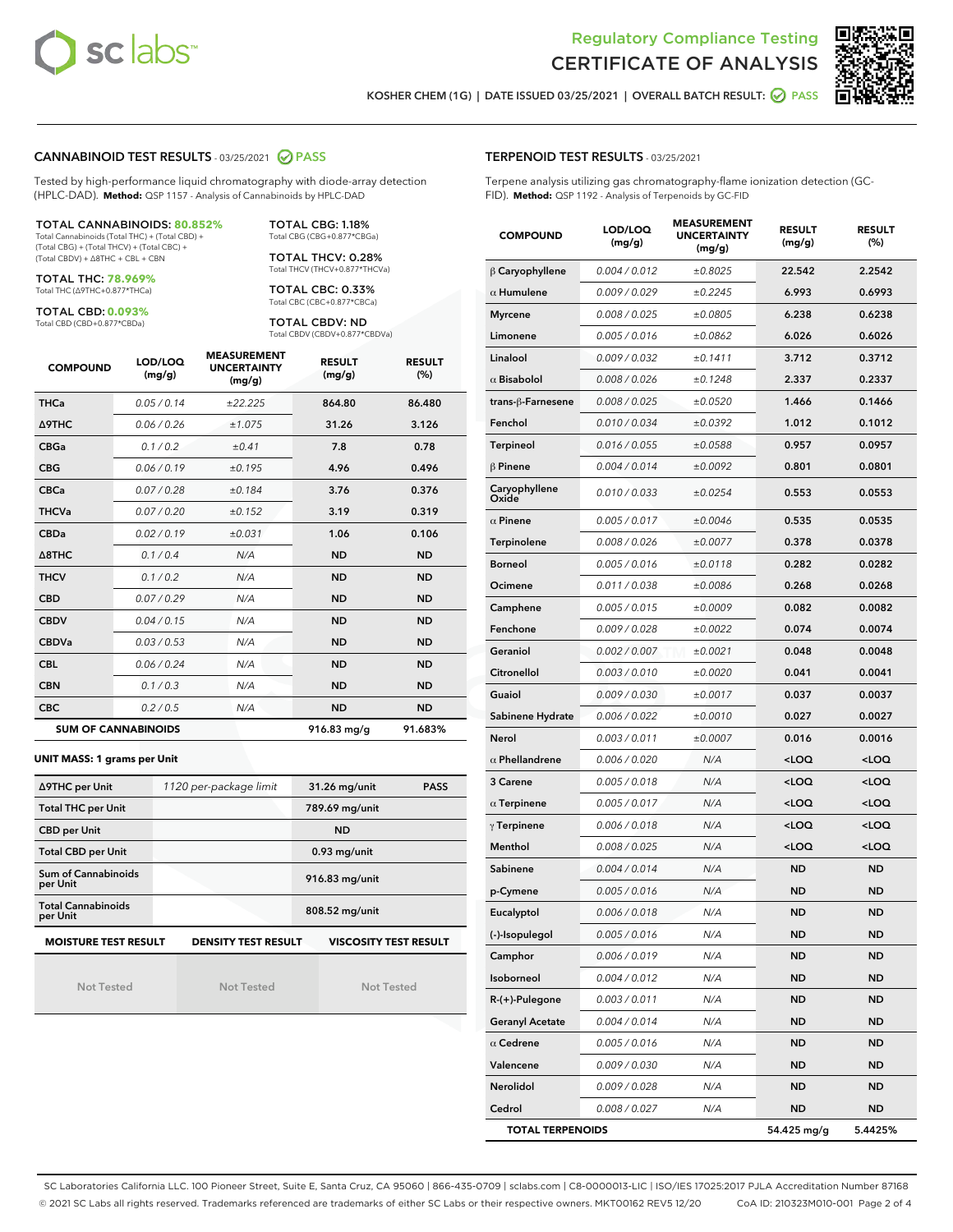



KOSHER CHEM (1G) | DATE ISSUED 03/25/2021 | OVERALL BATCH RESULT:  $\bigcirc$  PASS

### CATEGORY 1 PESTICIDE TEST RESULTS - 03/25/2021 2 PASS

Pesticide and plant growth regulator analysis utilizing high-performance liquid chromatography-mass spectrometry (HPLC-MS) or gas chromatography-mass spectrometry (GC-MS). \*GC-MS utilized where indicated. **Method:** QSP 1212 - Analysis of Pesticides and Mycotoxins by LC-MS or QSP 1213 - Analysis of Pesticides by GC-MS

| <b>COMPOUND</b>             | LOD/LOQ<br>$(\mu g/g)$ | <b>ACTION</b><br><b>LIMIT</b><br>$(\mu g/g)$ | <b>MEASUREMENT</b><br><b>UNCERTAINTY</b><br>$(\mu g/g)$ | <b>RESULT</b><br>$(\mu g/g)$ | <b>RESULT</b> |
|-----------------------------|------------------------|----------------------------------------------|---------------------------------------------------------|------------------------------|---------------|
| Aldicarb                    | 0.03 / 0.08            | $\ge$ LOD                                    | N/A                                                     | <b>ND</b>                    | <b>PASS</b>   |
| Carbofuran                  | 0.02/0.05              | $>$ LOD                                      | N/A                                                     | <b>ND</b>                    | <b>PASS</b>   |
| Chlordane*                  | 0.03 / 0.08            | $\ge$ LOD                                    | N/A                                                     | <b>ND</b>                    | <b>PASS</b>   |
| Chlorfenapyr*               | 0.03/0.10              | $\ge$ LOD                                    | N/A                                                     | <b>ND</b>                    | <b>PASS</b>   |
| Chlorpyrifos                | 0.02 / 0.06            | $\ge$ LOD                                    | N/A                                                     | <b>ND</b>                    | <b>PASS</b>   |
| Coumaphos                   | 0.02/0.07              | $>$ LOD                                      | N/A                                                     | <b>ND</b>                    | <b>PASS</b>   |
| <b>Daminozide</b>           | 0.02 / 0.07            | $\ge$ LOD                                    | N/A                                                     | <b>ND</b>                    | <b>PASS</b>   |
| <b>DDVP</b><br>(Dichlorvos) | 0.03/0.09              | $\ge$ LOD                                    | N/A                                                     | <b>ND</b>                    | <b>PASS</b>   |
| <b>Dimethoate</b>           | 0.03/0.08              | $\ge$ LOD                                    | N/A                                                     | <b>ND</b>                    | <b>PASS</b>   |
| Ethoprop(hos)               | 0.03/0.10              | $\ge$ LOD                                    | N/A                                                     | <b>ND</b>                    | <b>PASS</b>   |
| Etofenprox                  | 0.02 / 0.06            | $>$ LOD                                      | N/A                                                     | <b>ND</b>                    | <b>PASS</b>   |
| Fenoxycarb                  | 0.03/0.08              | $\ge$ LOD                                    | N/A                                                     | <b>ND</b>                    | <b>PASS</b>   |
| Fipronil                    | 0.03/0.08              | $>$ LOD                                      | N/A                                                     | <b>ND</b>                    | <b>PASS</b>   |
| Imazalil                    | 0.02 / 0.06            | $\ge$ LOD                                    | N/A                                                     | <b>ND</b>                    | <b>PASS</b>   |
| Methiocarb                  | 0.02 / 0.07            | $\ge$ LOD                                    | N/A                                                     | <b>ND</b>                    | <b>PASS</b>   |
| Methyl<br>parathion         | 0.03/0.10              | $>$ LOD                                      | N/A                                                     | <b>ND</b>                    | <b>PASS</b>   |
| <b>Mevinphos</b>            | 0.03/0.09              | $>$ LOD                                      | N/A                                                     | <b>ND</b>                    | <b>PASS</b>   |
| Paclobutrazol               | 0.02 / 0.05            | $\ge$ LOD                                    | N/A                                                     | <b>ND</b>                    | <b>PASS</b>   |
| Propoxur                    | 0.03/0.09              | $>$ LOD                                      | N/A                                                     | <b>ND</b>                    | <b>PASS</b>   |
| Spiroxamine                 | 0.03 / 0.08            | $\ge$ LOD                                    | N/A                                                     | <b>ND</b>                    | <b>PASS</b>   |
| Thiacloprid                 | 0.03/0.10              | $\ge$ LOD                                    | N/A                                                     | <b>ND</b>                    | <b>PASS</b>   |

#### CATEGORY 2 PESTICIDE TEST RESULTS - 03/25/2021 @ PASS

| <b>COMPOUND</b>   | LOD/LOQ<br>$(\mu g/g)$ | <b>ACTION</b><br><b>LIMIT</b><br>$(\mu g/g)$ | <b>MEASUREMENT</b><br><b>UNCERTAINTY</b><br>$(\mu g/g)$ | <b>RESULT</b><br>$(\mu g/g)$ | <b>RESULT</b> |
|-------------------|------------------------|----------------------------------------------|---------------------------------------------------------|------------------------------|---------------|
| Abamectin         | 0.03/0.10              | 0.1                                          | N/A                                                     | <b>ND</b>                    | <b>PASS</b>   |
| Acephate          | 0.02/0.07              | 0.1                                          | N/A                                                     | <b>ND</b>                    | <b>PASS</b>   |
| Acequinocyl       | 0.02/0.07              | 0.1                                          | N/A                                                     | <b>ND</b>                    | <b>PASS</b>   |
| Acetamiprid       | 0.02/0.05              | 0.1                                          | N/A                                                     | <b>ND</b>                    | <b>PASS</b>   |
| Azoxystrobin      | 0.02/0.07              | 0.1                                          | N/A                                                     | <b>ND</b>                    | <b>PASS</b>   |
| <b>Bifenazate</b> | 0.01/0.04              | 0.1                                          | N/A                                                     | <b>ND</b>                    | <b>PASS</b>   |
| <b>Bifenthrin</b> | 0.02/0.05              | 3                                            | N/A                                                     | <b>ND</b>                    | <b>PASS</b>   |
| <b>Boscalid</b>   | 0.03/0.09              | 0.1                                          | N/A                                                     | <b>ND</b>                    | <b>PASS</b>   |

| <b>CATEGORY 2 PESTICIDE TEST RESULTS</b> - 03/25/2021 continued |
|-----------------------------------------------------------------|
|-----------------------------------------------------------------|

| <b>COMPOUND</b>               | LOD/LOQ<br>$(\mu g/g)$ | <b>ACTION</b><br>LIMIT<br>$(\mu g/g)$ | <b>MEASUREMENT</b><br><b>UNCERTAINTY</b><br>(µg/g) | <b>RESULT</b><br>(µg/g) | <b>RESULT</b> |
|-------------------------------|------------------------|---------------------------------------|----------------------------------------------------|-------------------------|---------------|
| Captan                        | 0.19/0.57              | 0.7                                   | N/A                                                | <b>ND</b>               | <b>PASS</b>   |
| Carbaryl                      | 0.02 / 0.06            | 0.5                                   | N/A                                                | ND                      | <b>PASS</b>   |
| Chlorantranilip-<br>role      | 0.04/0.12              | 10                                    | N/A                                                | ND                      | <b>PASS</b>   |
| Clofentezine                  | 0.03 / 0.09            | 0.1                                   | N/A                                                | ND                      | <b>PASS</b>   |
| Cyfluthrin                    | 0.12 / 0.38            | 2                                     | N/A                                                | ND                      | <b>PASS</b>   |
| Cypermethrin                  | 0.11 / 0.32            | 1                                     | N/A                                                | ND                      | <b>PASS</b>   |
| <b>Diazinon</b>               | 0.02 / 0.05            | 0.1                                   | N/A                                                | ND                      | <b>PASS</b>   |
| Dimethomorph                  | 0.03 / 0.09            | 2                                     | N/A                                                | ND                      | <b>PASS</b>   |
| Etoxazole                     | 0.02 / 0.06            | 0.1                                   | N/A                                                | ND                      | <b>PASS</b>   |
| Fenhexamid                    | 0.03 / 0.09            | 0.1                                   | N/A                                                | ND                      | <b>PASS</b>   |
| Fenpyroximate                 | 0.02 / 0.06            | 0.1                                   | N/A                                                | ND                      | <b>PASS</b>   |
| Flonicamid                    | 0.03 / 0.10            | 0.1                                   | N/A                                                | ND                      | <b>PASS</b>   |
| Fludioxonil                   | 0.03/0.10              | 0.1                                   | N/A                                                | ND                      | <b>PASS</b>   |
| Hexythiazox                   | 0.02 / 0.07            | 0.1                                   | N/A                                                | ND                      | <b>PASS</b>   |
| Imidacloprid                  | 0.04/0.11              | 5                                     | N/A                                                | ND                      | <b>PASS</b>   |
| Kresoxim-methyl               | 0.02 / 0.07            | 0.1                                   | N/A                                                | ND                      | <b>PASS</b>   |
| <b>Malathion</b>              | 0.03 / 0.09            | 0.5                                   | N/A                                                | ND                      | <b>PASS</b>   |
| Metalaxyl                     | 0.02 / 0.07            | 2                                     | N/A                                                | ND                      | <b>PASS</b>   |
| Methomyl                      | 0.03 / 0.10            | 1                                     | N/A                                                | ND                      | <b>PASS</b>   |
| Myclobutanil                  | 0.03 / 0.09            | 0.1                                   | N/A                                                | ND                      | <b>PASS</b>   |
| <b>Naled</b>                  | 0.02 / 0.07            | 0.1                                   | N/A                                                | ND                      | <b>PASS</b>   |
| Oxamyl                        | 0.04 / 0.11            | 0.5                                   | N/A                                                | ND                      | <b>PASS</b>   |
| Pentachloronitro-<br>benzene* | 0.03 / 0.09            | 0.1                                   | N/A                                                | ND                      | <b>PASS</b>   |
| Permethrin                    | 0.04 / 0.12            | 0.5                                   | N/A                                                | ND                      | <b>PASS</b>   |
| Phosmet                       | 0.03 / 0.10            | 0.1                                   | N/A                                                | ND                      | <b>PASS</b>   |
| Piperonylbu-<br>toxide        | 0.02 / 0.07            | 3                                     | N/A                                                | ND                      | <b>PASS</b>   |
| Prallethrin                   | 0.03 / 0.08            | 0.1                                   | N/A                                                | ND                      | <b>PASS</b>   |
| Propiconazole                 | 0.02 / 0.07            | 0.1                                   | N/A                                                | ND                      | <b>PASS</b>   |
| Pyrethrins                    | 0.04 / 0.12            | 0.5                                   | N/A                                                | ND                      | PASS          |
| Pyridaben                     | 0.02 / 0.07            | 0.1                                   | N/A                                                | ND                      | <b>PASS</b>   |
| Spinetoram                    | 0.02 / 0.07            | 0.1                                   | N/A                                                | <b>ND</b>               | <b>PASS</b>   |
| Spinosad                      | 0.02 / 0.07            | 0.1                                   | N/A                                                | ND                      | <b>PASS</b>   |
| Spiromesifen                  | 0.02 / 0.05            | 0.1                                   | N/A                                                | ND                      | <b>PASS</b>   |
| Spirotetramat                 | 0.02 / 0.06            | 0.1                                   | N/A                                                | ND                      | <b>PASS</b>   |
| Tebuconazole                  | 0.02 / 0.07            | 0.1                                   | N/A                                                | ND                      | <b>PASS</b>   |
| Thiamethoxam                  | 0.03 / 0.10            | 5                                     | N/A                                                | ND                      | <b>PASS</b>   |
| Trifloxystrobin               | 0.03 / 0.08            | 0.1                                   | N/A                                                | ND                      | <b>PASS</b>   |

SC Laboratories California LLC. 100 Pioneer Street, Suite E, Santa Cruz, CA 95060 | 866-435-0709 | sclabs.com | C8-0000013-LIC | ISO/IES 17025:2017 PJLA Accreditation Number 87168 © 2021 SC Labs all rights reserved. Trademarks referenced are trademarks of either SC Labs or their respective owners. MKT00162 REV5 12/20 CoA ID: 210323M010-001 Page 3 of 4